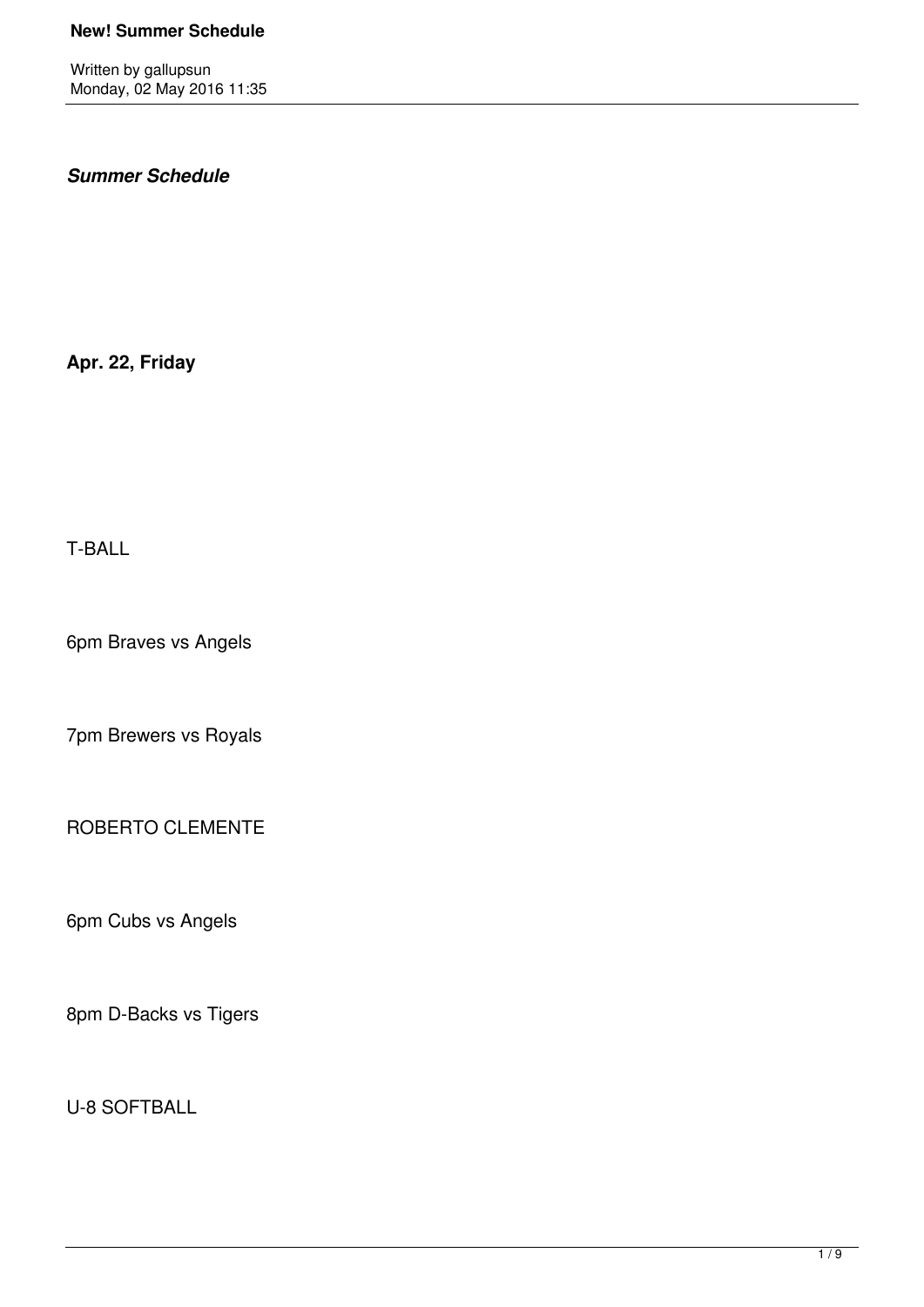Written by gallupsun Monday, 02 May 2016 11:35

6pm Padres vs Yankees

WILLIE MAYS

6pm Giants vs Mets

8pm Braves vs Yankees

U-10 SOFTBALL

8pm D-Backs vs Giants

**Apr. 23, Saturday**

ROBERTO CLEMENTE

9am Marlins vs Twins

11am Orioles vs Rockies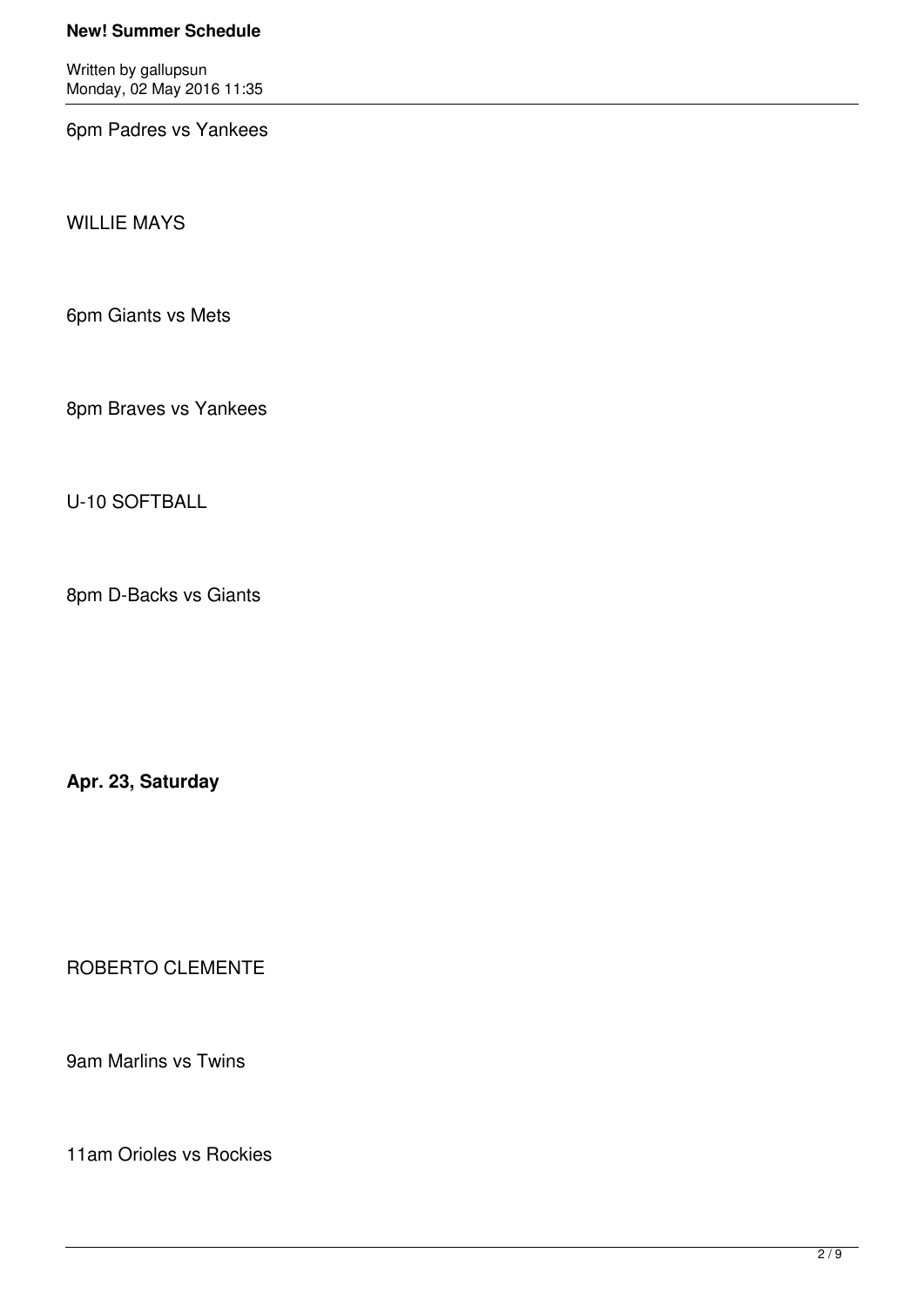Written by gallupsun Monday, 02 May 2016 11:35

U-8 SOFTBALL

(Games at T-Ball Field)

9am Mariners vs Braves

11am Padres vs Reds

1pm Pirates vs Royals

WILLIE MAYS

9am Cardinals vs Angels

11am Cubs vs Tigers

1pm Giants vs Rangers

U-10 SOFTBALL

9am Blue Jays vs Angels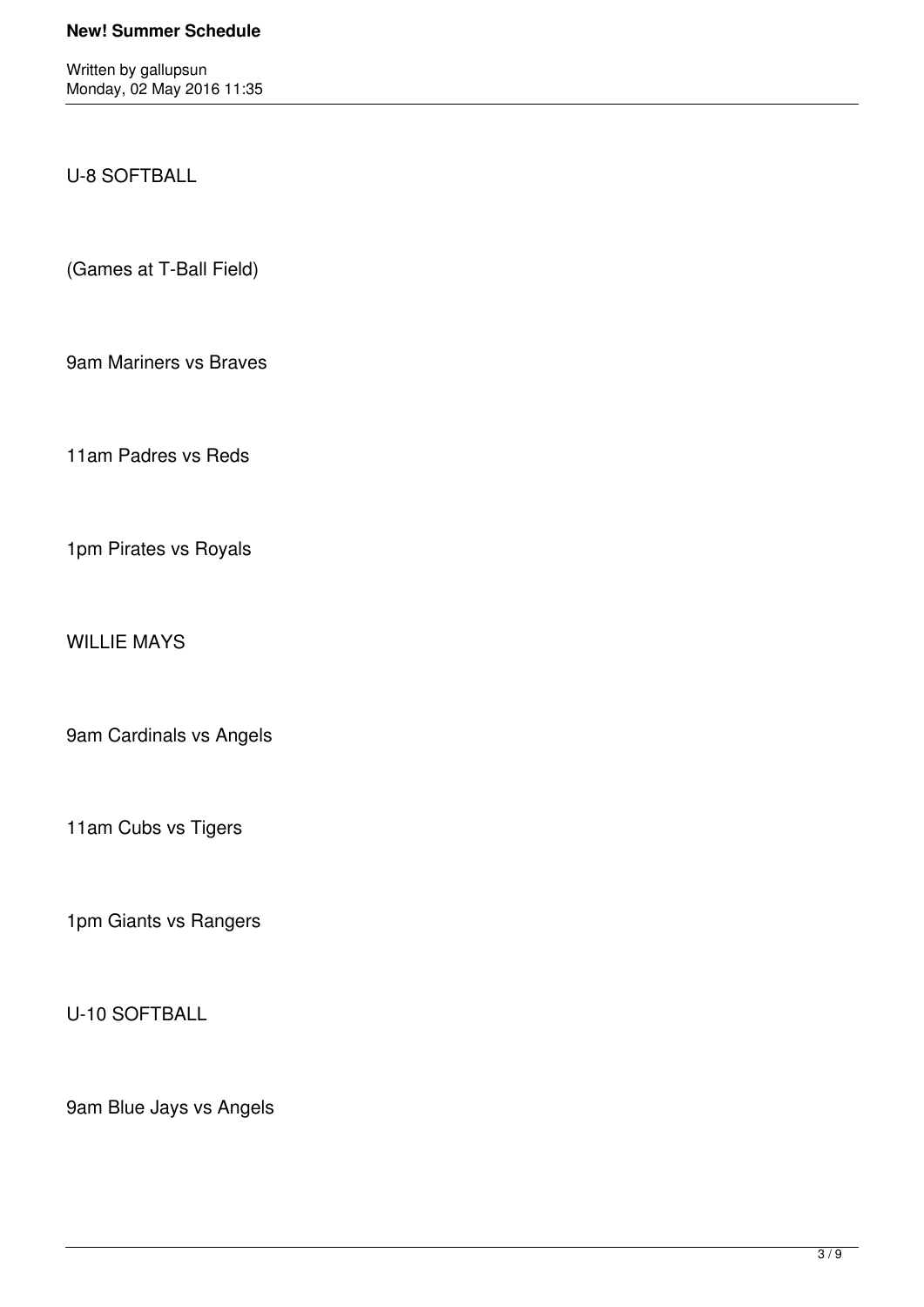Written by gallupsun Monday, 02 May 2016 11:35

11am D-Backs vs Yankees

1pm Dodgers vs Pirates

## **Apr. 25, Monday**

T-BALL

6pm Cardinals vs Rockies

7pm D-Backs vs Red Sox

ROBERTO CLEMENTE

6pm D-Backs vs Cubs

U-8 SOFTBALL

6pm Padres vs Mariners

# WILLIE MAYS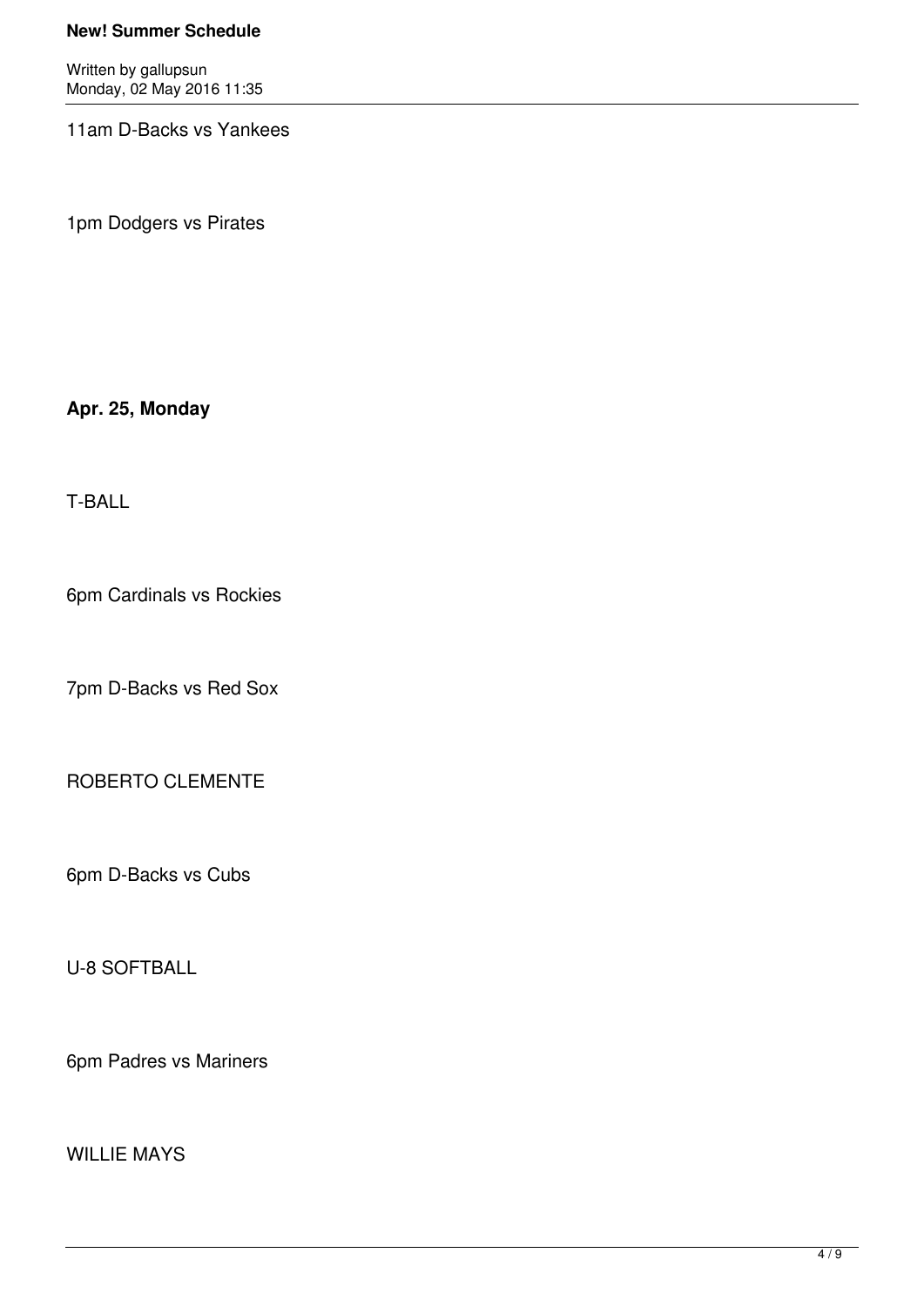Written by gallupsun Monday, 02 May 2016 11:35

6pm Mets vs Nationals

**Apr. 26. Tuesday**

T-BALL

6pm Dodgers vs Rangers

7pm Marlins vs Pirates

ROBERTO CLEMENTE

6pm Marlins vs Angels

WILLIE MAYS

6pm Cardinals vs Yankees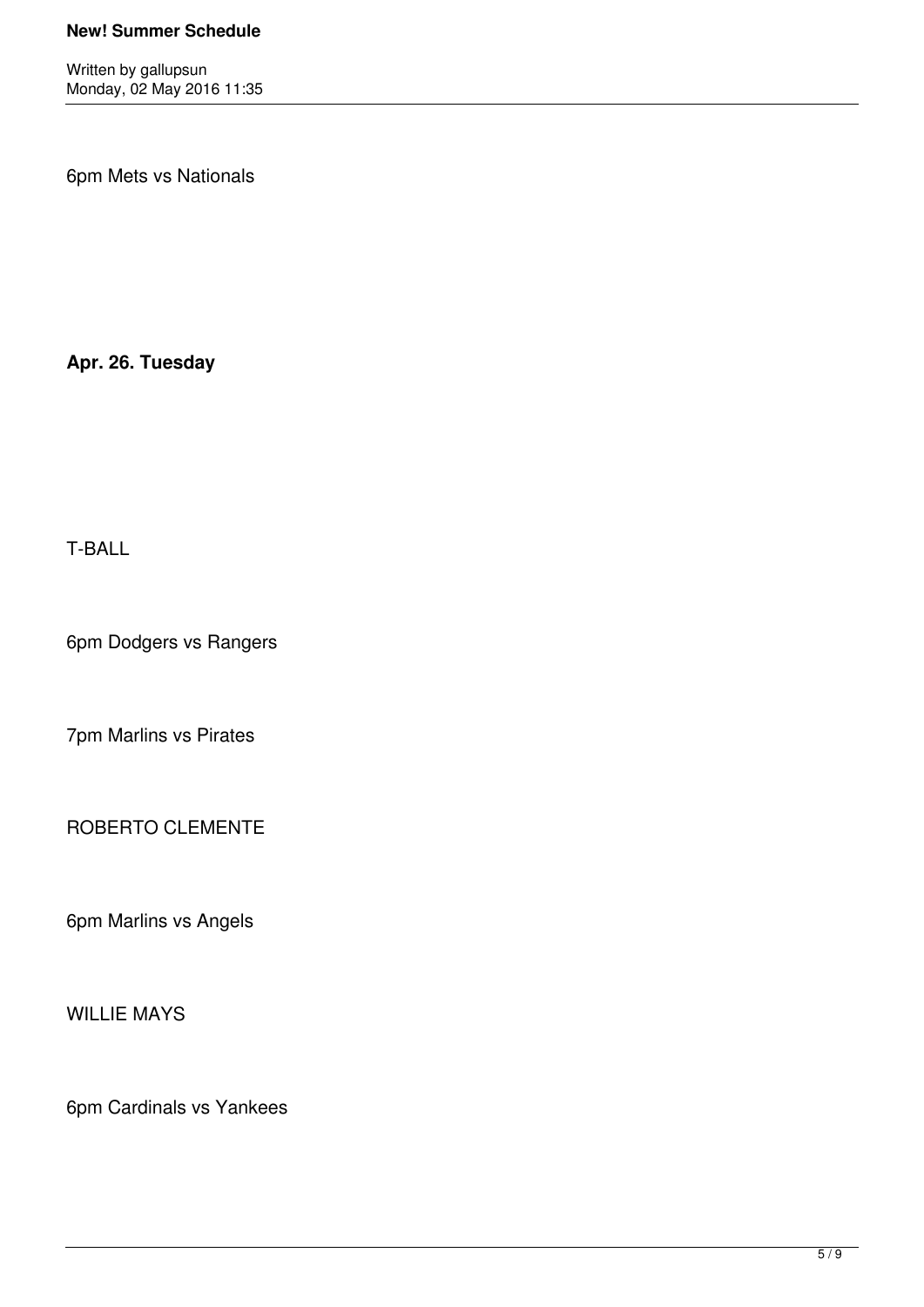Written by gallupsun Monday, 02 May 2016 11:35

U-10 SOFTBALL

6pm D-Backs vs Blue Jays

**Apr. 27, Wednesday**

T-BALL

6pm Braves vs Yankees

7pm Brewers vs Blue Jays

ROBERTO CLEMENTE

6pm Orioles vs Tigers

U-8 SOFTBALL

6pm Pirates vs Braves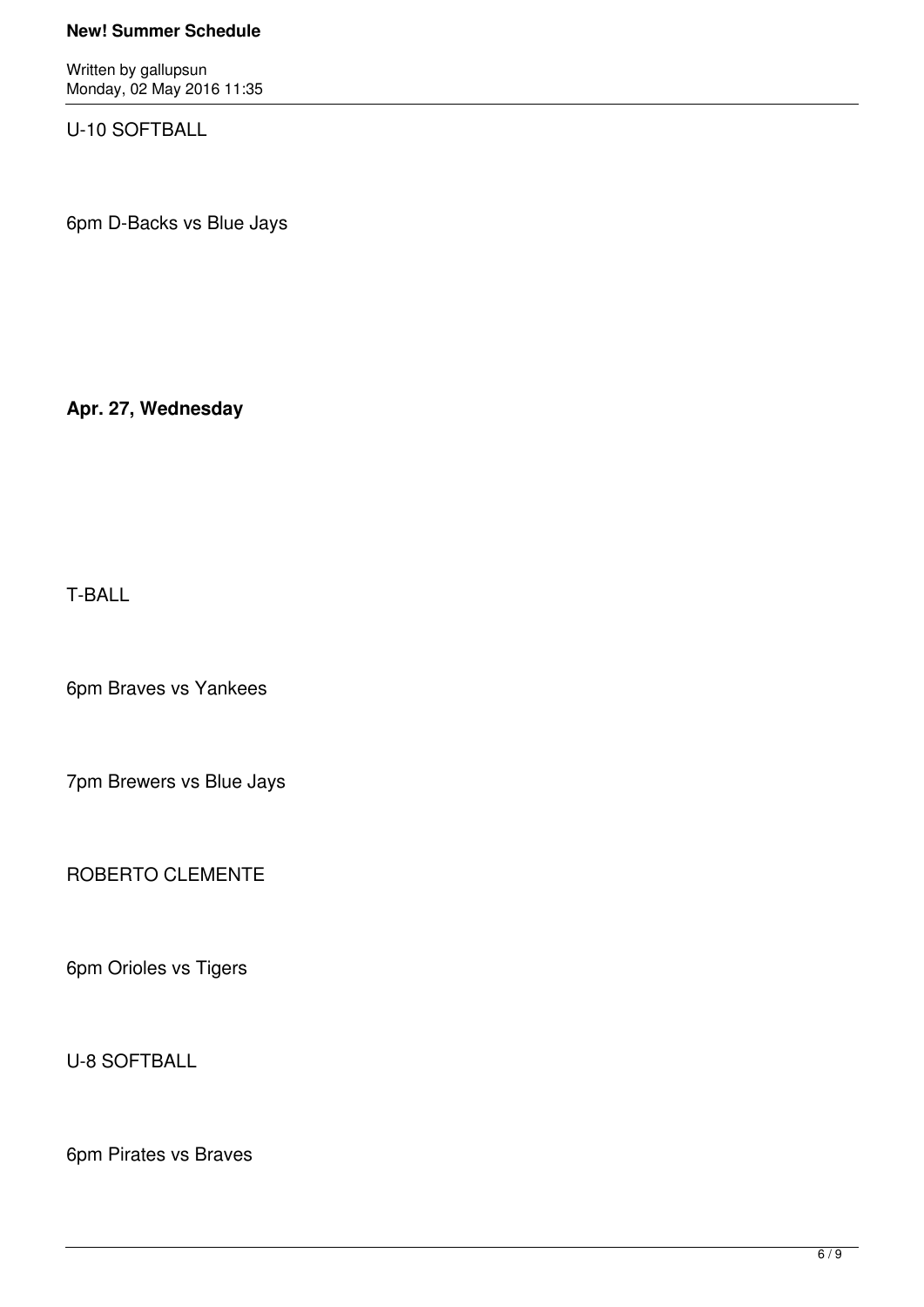Written by gallupsun Monday, 02 May 2016 11:35

WILLIE MAYS

6pm Cubs vs Braves

PEE WEE REESE

6pm A's vs Yankees

8pm Braves vs Royals

**Apr. 28, Thursday**

T-BALL

6pm Cardinals vs Angels

7pm D-Backs vs Royals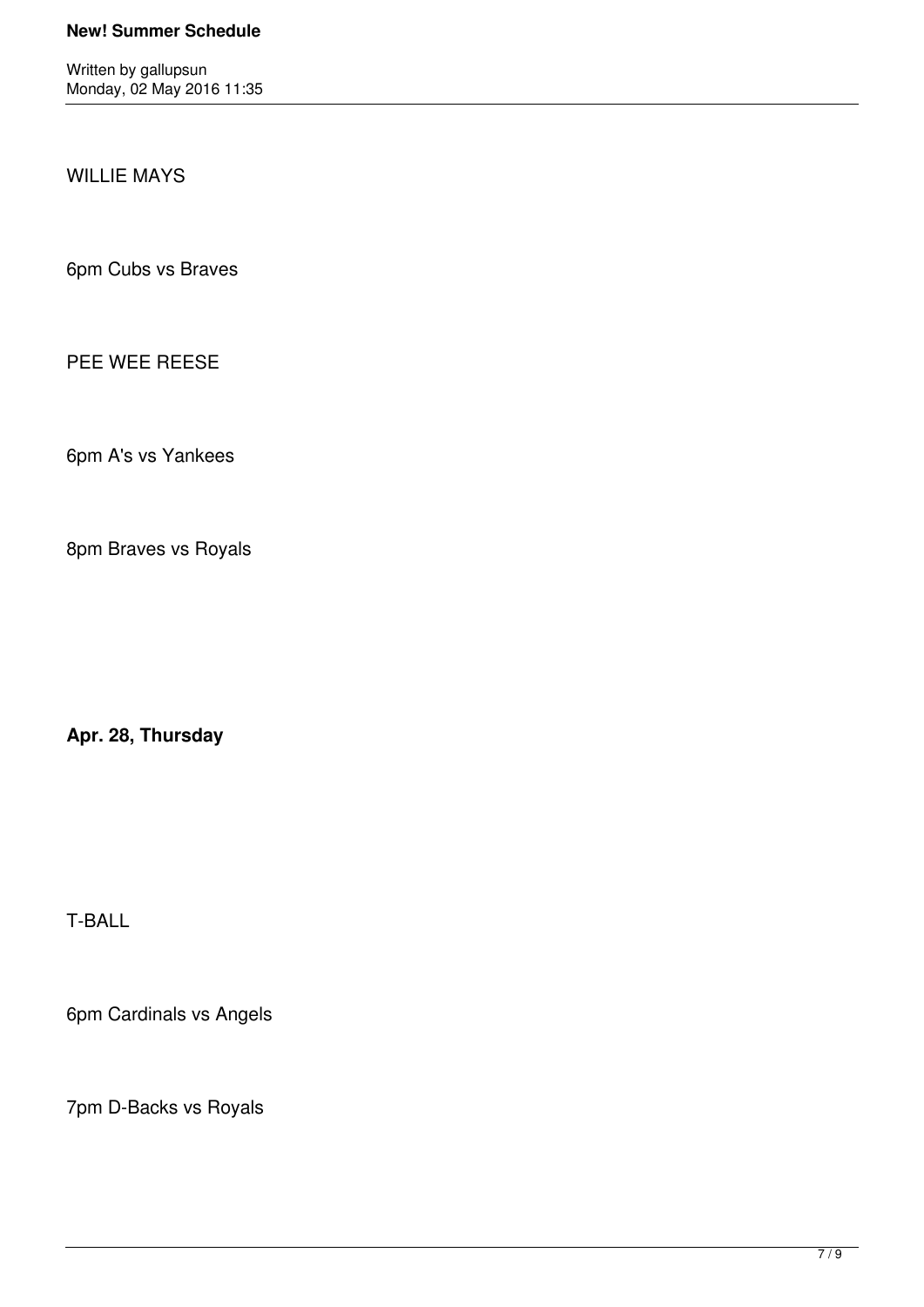Written by gallupsun Monday, 02 May 2016 11:35

WILLIE MAYS

6pm Giants vs Angels

**Apr. 29, Friday**

T-BALL

6pm Dodgers vs Rockies

7pm Marlins vs Red Sox

ROBERTO CLEMENTE

6pm Marlins vs D-Backs

8pm Orioles vs Cubs

U-8 SOFTBALL